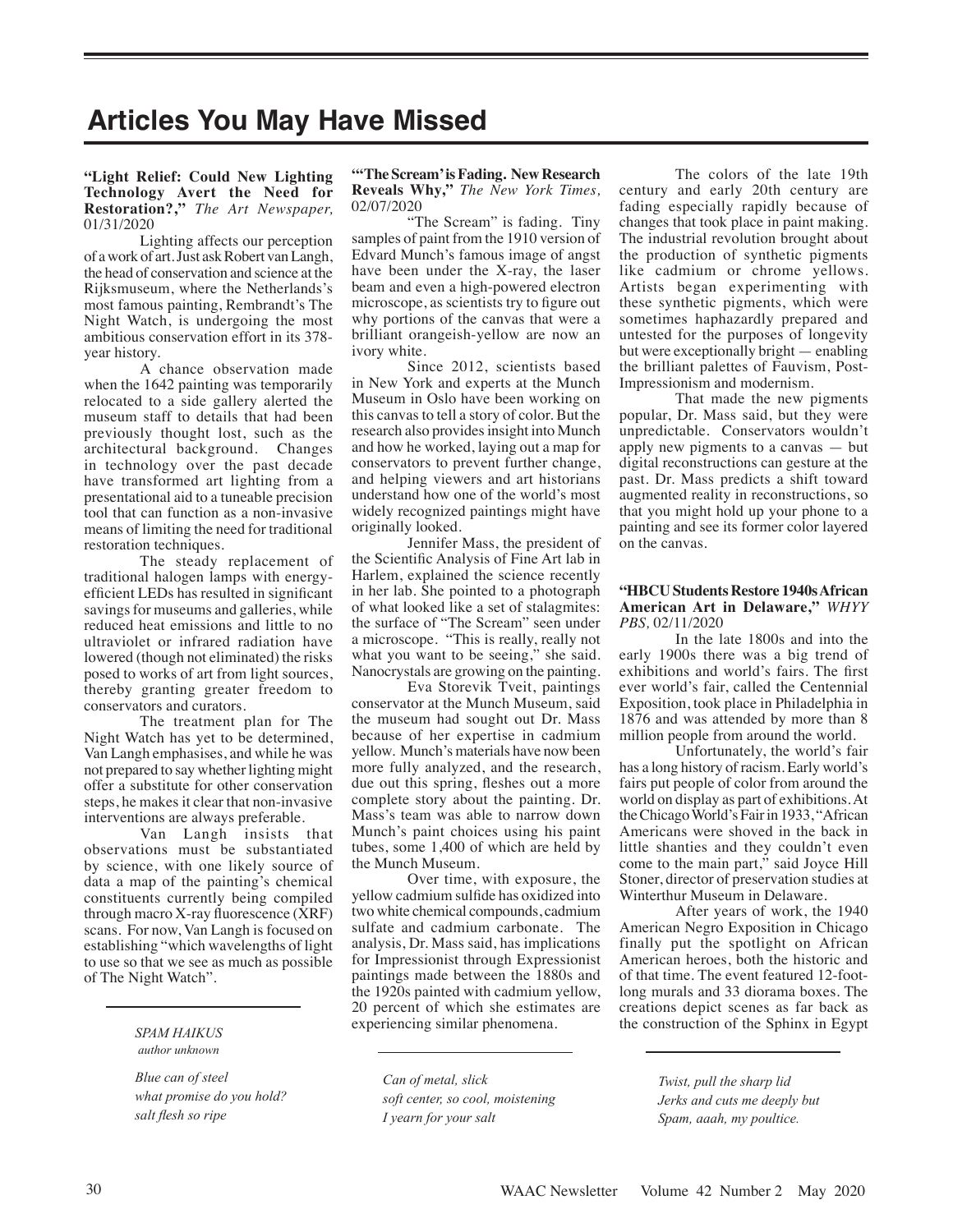some 4,500 years ago. The exhibits were on display for two months in 1940.

Most of what was created for these fairs was designed to be temporary. The dioramas were rescued from being destroyed by artist Charles Dawson, who transported 20 of the 33 dioramas by truck from Chicago to Tuskegee, AL. "They were 60% destroyed when they got to Tuskegee," Stoner said.

For decades, the dioramas remained hidden in an Alabama basement. Now, meticulous restoration work is underway at Winterthur Museum. The larger goal of the restoration effort is encouraging African American art students to study the chemistry and art history needed to work in conservation. Only 1 to 2% of conservators are African American, Stoner said. "So by these displays, by our tours and by the four students we're accepting each June to work on the dioramas, we're getting more African American undergrads excited, we hope, about the rather complicated background you need as a conservator."

## "**Art: Preserving (Art) History - Restoration of "Fountain of the Four Winds" by Renowned New Orleans sculptor Enrique Alférez,**" *myNewOrleans.com*, 02/27/2020

The long-neglected and nearlyforgotten "Fountain of the Four Winds" — one of Louisiana's most spectacular, yet controversial Great Depression-era New Deal works of art located at the New Orleans Lakefront Airport — is at last being restored to its former glory.

A masterpiece designed in a neoclassical style and built in the mid-1930s by New Orleans sculptor Enrique Alférez, the fountain is a tribute to the prevailing four winds. Alférez, who died in 1999 at the age of 98, was a prolific sculptor whose artwork graces public and private spaces throughout New Orleans.

Doing the restoration is Elise Grenier. Painstakingly working through an internationally approved conservation process, Grenier is restoring the statues and surrounding pool wall. The fountain was part of a \$233,000 two-year WPA and

Levee Board-funded airport beautification project that began in 1936. Alférez hit a snag when local WPA officials objected to the North Wind's exposed penis. They ordered him to chisel it off.

He recounted the story in a 1989 University of New Orleans documentary: "The director of the WPA here, a roughneck, said, 'I'm not going to let my men go there and stand in front of that indecent thing, the man with his ding dong hanging out'," "There was a meeting at the City Park board and WPA. They were horrified that I should have a nude man there. They said, 'What would your mother say?' I told them if my mother didn't know what it was, I would not be here'

Alférez reported the incident to his friend Lyle Saxon, head of the local WPA Writers Project and Saxon intervened. Alférez said Saxon wrote letters of appeal to President Franklin Roosevelt and his wife Eleanor. They responded, saying they had no objection to the statue. The WPA official backed off. Since the 1930s, the fountain slowly decayed, despite shoddy repairs, and it stopped working long before Katrina.

## **"Newly Attributed Artemisia Gentileschi Painting of David and Goliath Revealed in London,"** *The Art Newspaper,* 02/28/2020

Ahead of the first major UK exhibition of the work of Artemisia Gentileschi, a London conservation studio has unveiled a painting newly attributed to this best-known female artist of the Italian Baroque.

The large oil on canvas depicts David and Goliath. When the work was sold at Sotheby's in 1975, it was attributed to Giovanni Francesco Guerrieri. However, by the time it resurfaced in 2018 at Hampel Fine Art Auctions in Munich, Artemisia had entered the art historical canon, and the work came under scrutiny from scholars and dealers.

It was reattributed at the eleventh hour to Artemisia, selling for  $\text{\large\ensuremath{\in}} 104,000$ to a UK-based collector who wishes to remain anonymous. He engaged the

*silent, former pig one communal awareness myriad pink bricks*

*you wait to feed me stoic vigil on the shelf ah my vibrant pink*

private conservator Simon Gillespie to restore the painting in London—the city in which the work is thought to have been painted in the late 1630s. Gillespie and the Italian scholar Gianni Papi, a Caravaggio and Gentileschi specialist, back the new attribution of David and Goliath to Artemisia in the latest issue of the Burlington Magazine.

Now, having studied the work in the conservation studio, Papi says cleaning has revealed an original colour palette consistent with Artemisia's work. Papi identifies the work with an 18thcentury account by the art historian and politician Horace Walpole, who wrote: "King Charles [I of England] had several of [Artemisia Gentileschi's] works. Her best was David with the head of Goliath."

Gillespie's restoration also uncovered the faint signature "Artemisia" along the blade of David's sword. The inscription includes the digits "16-", presumably the traces of a date that can no longer be read, Gillespie writes in his technical report for the magazine. Such images of strong, vengeful women have often been read in the light of Artemisia's own biography, which has contemporary resonances in the age of #MeToo.

Aged 17 and already an accomplished painter, Artemisia was raped by an artist acquaintance of her father, Agostino Tassi, who was later tried and found guilty. According to a new biography by the Guardian newspaper's art critic Jonathan Jones, she was "the most radical of [Caravaggio's] followers… building brilliantly on his revelation that art and life are doubles of each other".

## **"Greasy Scumbags Vandalize Sacred Uluru's Ancient Aboriginal Rock Art,"** *Ancient Origins*, 03/01/2020

Ancient Aboriginal rock art at the base of Uluru has been vandalized with vegetable oil. Uluru, or Ayers Rock, is the massive natural sandstone monolith standing at the sacred heart of Australia's Northern Territory's 'Red Centre'.

According to an ABC News report, the park's tourism manager said that about a third of the cave art

> *Old man seeks doctor "I eat Spam daily", he says. Angioplasty*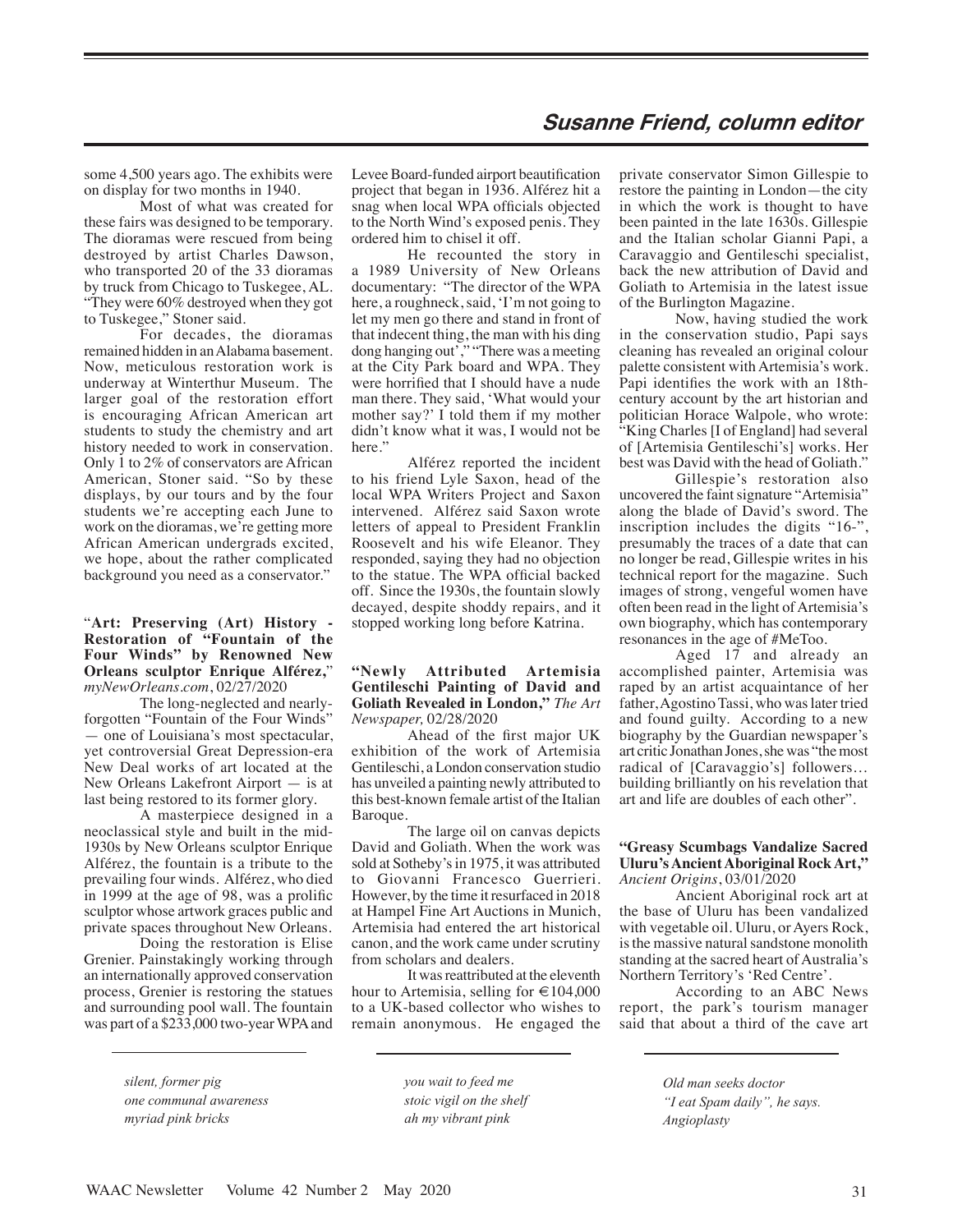was covered in vegetable oil, partially obscuring the paintings, and police are consulting the national park body with contractors to plan how to best repair the damage.

The cave containing the art fills with water during periods of rain and a viewing platform had been installed above this basin for tourists, which limits how close people can get to the ancient art.

Traditional owner Leroy Lester said the community was discussing its response to the damage. He suggested more education is needed regarding Uluru's importance and explained that the art tells "creation stories" all around the base of Uluru and they "link to the landscape around Uluru." This makes them very important to the ancestral people who protect the ancient site.

While a criminal charge looms over the perpetrator(s), Australian police said they don't yet know who carried out the crime and they couldn't even begin to guess at this stage why someone used vegetable oil to deface the ancient art.

Meanwhile, the sites traditional owners and Parks Australia are consulting with a Melbourne-based consultant who is very experienced in rock art restoration about how to best restore the paintings without causing them any further damage. So far, the advice they have been given was "to do nothing reactively or quickly" so that the restoration project unfolds in a careful and a considered way.

#### **"Blockbuster Raphael Show Opens in Rome Amid Coronavirus Angst, Conservation Row,"** *France24,*  03/05/2020

An exhibition marking the 500th anniversary of Raphael's death opens in Rome this week, with experts hailing a once-in-a-lifetime opportunity to admire the Renaissance artist's greatest works in a single show. But the event's opening has been marred by the coronavirus outbreak sweeping Italy and a row over a treasured portrait some feared was too fragile to move.

The paintings, drawings, tapestries and sketches on show at the

Scuderie del Quirinale are collectively insured for €4 billion. But no amount of money can guarantee that Italy's outbreak of coronavirus, the largest in Europe, won't play havoc with the three-month run in Rome of this year's eagerly-awaited art blockbuster.

The Roman gallery has sold almost 70,000 tickets in online sales even before the doors open to the public, a record for such an exhibition here, but the government battle to halt the infection could yet wreck the event. "I am sure we will never see again such a concentration of works by Raphael together in one venue as we do here," said Eike Schmidt, the director of Florence's Uffizi museum which itself offered up nine paintings and 40 drawings.

The entire scientific committee of the Uffizi Galleries has resigned in protest of the museum's decision to lend Raphael's portrait of Pope Leo X; the museum loaned it to Rome's Scuderie del Quirinale regardless. The committee said the portrait of Pope Leo X was core to the identity of their collection and should never be let out of Florence, arguing that the work was too fragile to be moved. Schmidt overruled them, deciding that such an iconic painting deserved to return to the city it was created in.

#### **"Traditional Japanese Fish Art Could Be a Boon for Conservation,"**  *Smithsonian Magazine,* 03/05/2020

Fish out of water don't last long. But prints of their dazzling scales, pressed into pools of ink, can preserve the aquatic creatures' forms for centuries.

Since the mid-19th century, Japanese fishers have been leveraging this unusual technique to create dazzling images known as gyotaku. As Sabrina Imbler wrote for Atlas Obscura last year, the term is quite literal: Split in two, it translates to "fish" (gyo) and "rubbing" (taku).

Like a pre-photography proxy for fish Instagram, the prints originally served as visual evidence for braggarts hoping to boast of an impressive catch.

*jelly for mortar seven hundred tins and more i build a Spam house*

*Like some spongy rock A granite, my piece of Spam In sunlight on my plate*

Now, some 150 years later, researchers have found a new and perhaps unexpected second use for the art: cataloging the historical biodiversity of the region's fish. The art-meets-science approach could help conservationists track the ebb and flow of threatened and extinct populations in Japan's past, filling in gaps where other data sets run dry.

Experts agree that the earliest specimens date back to the 1800s, when Japanese fishermen began smearing the flanks of ink-dipped fish on pieces of rice paper labeled with the date, location and species of the catch. Splattered in nontoxic ink, the fish could then be rinsed off and released, sold or eaten as usual.

Over time, they began embellishing the prints with brushwork, adding details omitted by the cruder dipand-stick method, such as eyes or extra colors on scales.

Rendered directly from the animals themselves, gyotaku prints are, by and large, extremely anatomically accurate—and scientists soon recognized their educational value. Some of the prints may even harbor bits of DNA, helping researchers validate and track the species listed.

**"The Prado Museum's Unsung Workers Step into the Limelight"**, *The New York Times*, 03/11/2020

Manolo Osuna lacks a formal art education, but he has spent years roaming the galleries of the Prado Museum as a guard and leader of a seven-person moving brigade that hefts national treasures by Spanish masters like Velázquez and Goya around the building.

With that homegrown background, Mr. Osuna, 56, has emerged from an invisible role at the museum to become an unlikely art critic in an Instagram video series that has become a hit.

The videos, shot with a cellphone and selfie stick, have attracted a growing international following of up to nearly 100,000 daily viewers, who are fascinated by the slow-paced, decidedly

> *my friend pork shoulder I return to you. this time I've brought mayonnaise*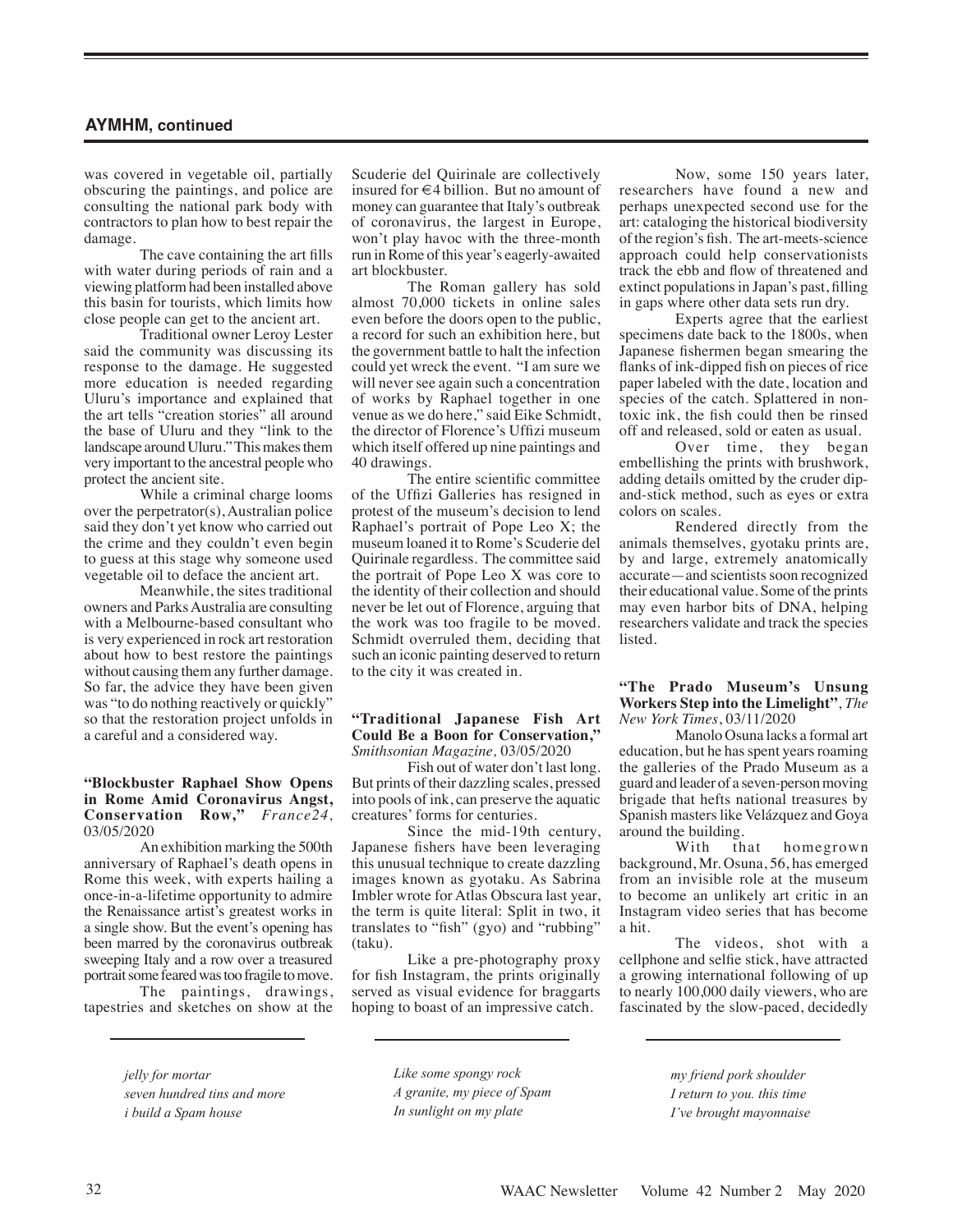un-Hollywood view of the museum.

The creator of the Prado's Instagram series is Javier Sainz de los Terreros, 37, who never appears on camera but whose soft, anonymous voice guides viewers through the galleries. Beginning in 2019, Mr. Sainz de los Terreros started filming works in the museum without dialogue, and each of the videos appeared on Instagram for just 24 hours. But viewers clamored for more, and so he created the longer, more detailed series of permanent videos now on view.

The videos often feature the unhurried, deliberate work of employees such as Elisa Mora, a restoration expert who has been at the Prado for 37 years and is just beginning to contemplate the renovation of a Goya portrait of the Countess of Chinchón. Standing beside the portrait, she pointed out old patchwork repairs on the back of the painting and explained an X-ray that revealed that Goya had actually painted the face of a man, which he erased by covering it over with the silvery folds of the woman's dress.

More than 99,000 people watched Ms. Mora's video on Instagram and 260,000 on Facebook, and many comments praised the quick lesson in the makeover process. On Instagram, Julieta Varela, an Argentine artist, asked for more restoration updates, and an anonymous user called "Museum Nerd" from Colombia — with  $200,000$  followers lauded the museum video as "an example of absolute best practices."

Most of the videos are in Spanish without subtitles, but the museum is working on an alliance with the American Friends of the Prado Museum to create videos in English.

# "**Ancient Egyptian Mummy Reveals her Secrets to Perth Conservation Team,**"

*The Courier.co.uk,* 03/14/2020

Conservators at Perth Museum and Gallery are carefully cleaning a 3000 year-old mummy Ta-Kr-Hb, nicknamed the Perth Mummy, and her sarcophagus.

> *and who dares mock Spam? you? you? you are not worthy of one rich pink fleck*

The Perth Mummy has been resident inside the gallery since the 1930s and now visitors to the museum can watch as conservators carry out their expert work.

The priestess Ta-Kr-Hb – pronounced Taherheb – has been a source of fascination since she was first presented to Perth Museum and Art Gallery in the 1930s. The lower part of the coffin is a forensically rich environment featuring soil, plants and insects.

The conservation team at the museum is confident scientific analysis of these substances, as well as the resin used to cover the bandages, will reveal more about the mummification process and the places her body was kept.

Perhaps the most exciting development so far is the discovery of painted figures on the internal and external bases of the trough. They are representations of Egyptian goddess Amentet or Imentet, known as 'She of the West' or 'Lady of the West.'

The best preserved of the two paintings is on the inside of the coffin and had been hidden by Ta-Kr-Hb's body. It shows the goddess in profile, looking right and wearing a red dress. Conservators Helena and Richard Jaeschke have been working closely on the project with the Culture Perth and Kinross' Conservation in Action team.

**"Thyssen-Bornemisza Museum Restores Canaletto's 'The Piazza San Marco in Venice',"** *ArtDaily Newsletter,*  03/17/2020

The Thyssen-Bornemisza Museum has completed the technical study and restoration initiated more than a year ago of Canaletto's painting The Piazza San Marco in Venice.

This project was crowd-funded using "micro-sponsorship", which raised the required 35,000 Euros in barely four months. The painting was divided into 1,000 sections, each with a symbolic value of 35 Euros, which was the minimum contribution and which allowed many people to contribute by acquiring a "little piece of Canaletto".

> *Ears, snouts, and innards, A homogenous mass Pass another slice*

Painted between 1723 and 1724, The Piazza San Marco in Venice is one of the few works by Canaletto in a Spanish museum and one of the most representative of his style and finest quality.

The procedure undertaken by the museum's restoration team has principally consisted in returning the painting to its original state as far as possible, removing earlier restorations and various layers of oxidised varnish. The painting was relined at an unknown date and its original size was altered, with around 2cm of the canvas folded over the stretcher at the top and another 2 cm added at each side.

The final result has revealed the morning light and subtle nuances that Canaletto gave to his work. Images obtained with X-radiography have provided interesting information on Canaletto's working method.

Particularly notable are the marks left by the pair of compasses which the artist used to position the four decorative arches on the upper part of the bell tower, with a corresponding hole in the centre of each one and the incised line of each curve. While the use of this instrument by painters was not unusual, its employment on top of the paint layer is striking.

The similarity between the painting's orthogonals and the real image of the Piazza allows us to assume that Canaletto used a camera obscura in order to translate the different architectural elements onto his canvas. Nonetheless, the perspective that he created is not based on a direct image but on the manipulation of different viewpoints obtained in the Piazza in order to create a theatrical space that is more enclosed than the real one, in the manner of a stage set.

#### **"Work on Notre-Dame in Paris Halted by Coronavirus,"** *ArtDaily Newsletter,* 03/17/2020

French authorities halted restoration work on the fire-ravaged Notre-Dame cathedral in Paris on Monday as the country braces for additional

> *clad in metal, proud no mere salt-curing for you you are not bacon*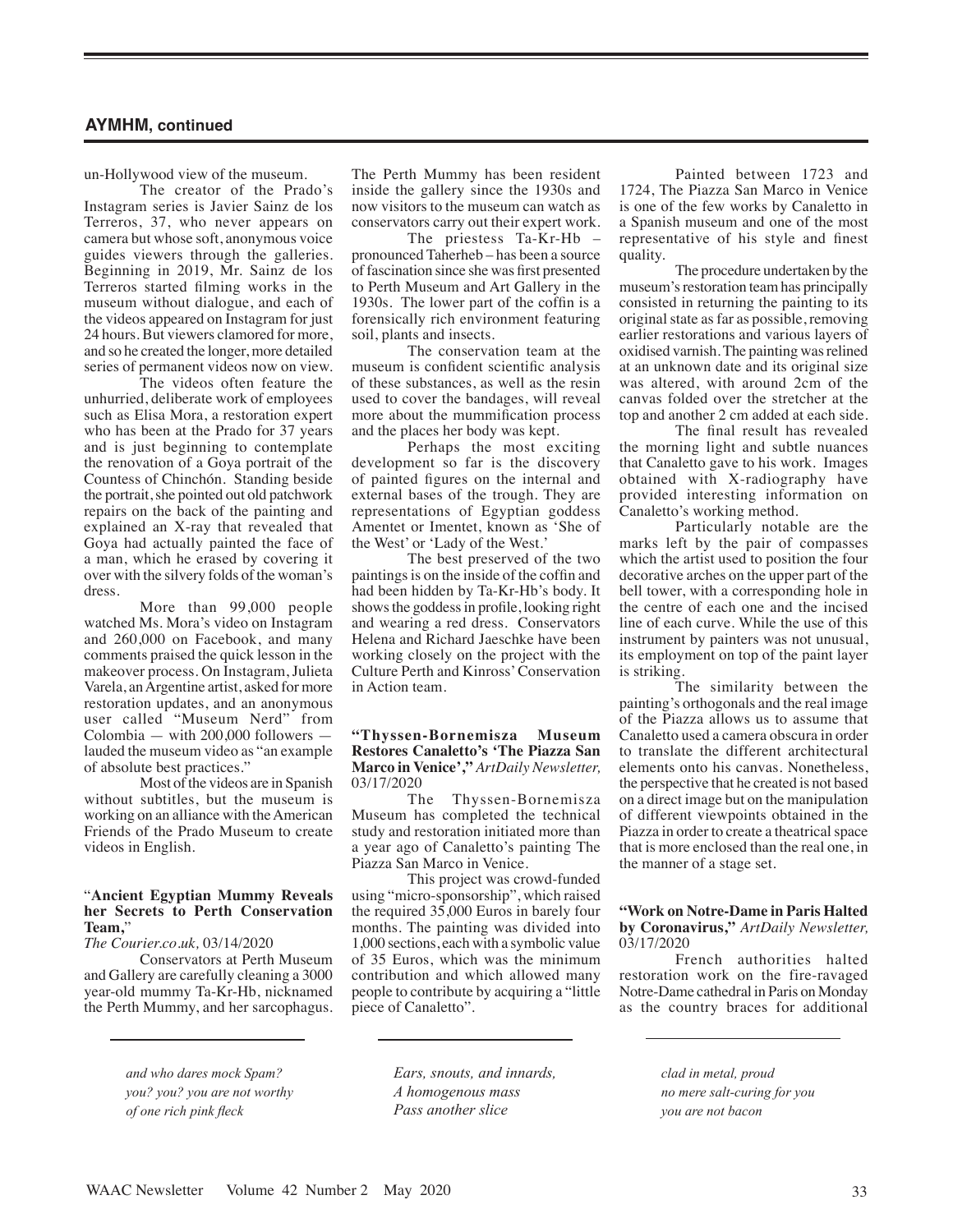measures to contain the spread of the coronavirus.

Workers at the historic landmark in the centre of the French capital had been dismantling the molten metal scaffolding around the church's spire, which collapsed in the catastrophic blaze last April.

Officials said decontamination measures set in place to deal with danger from the huge quantities of lead that melted in the fire were incompatible with rules set down to deal with the coronavirus.

#### "**Met Museum Prepares for \$100 Million Loss and Closure till July,**" *The New York Times*, 03/18/2020

In a powerful sign that casualties of the coronavirus outbreak include even the country's strongest cultural institutions, the Metropolitan Museum of Art is projecting a total shortfall of close to \$100 million for the near future and expects to be closed until July, according to a letter the museum sent to its department heads on Wednesday.

The Met is an important canary in the coal mine for arts institutions all over the country; when the museum announced on March 12 that it was closing, others followed close behind. If even a behemoth like the Met — with an operating budget of \$320 million and an endowment of \$3.6 billion — is anticipating such a steep financial hit, smaller institutions may not be able to survive at all.

According to Laura Lott, president and chief executive of the American Alliance of Museums, about a third of museums surveyed in the United States were operating in the red or close to it before coronavirus. Three-quarters have now closed, and one-third will not reopen if the crisis continues.

The Met, preparing for its own financial hardship, has developed a three-phase response: having all staff members work from home and continue to be paid through April 4 as the museum evaluates possible furloughs, layoffs and voluntary retirements; from April to July, evaluating how to control spending and

reduce operating costs, including freezing discretionary expenditures and hiring; and from July to October, "reopening with a reduced program and lower cost structure that anticipates lower attendance for at least the next year due to reduced global and domestic tourism and spending."

The Met, which estimates the overall damage from the virus will be spread over this fiscal year and next, is also creating an emergency fund of more than \$50 million by reallocating discretionary resources usually used for acquisitions and programming toward operating expenses, fund-raising from foundations and donors and pursuing government assistance.

## **"Swiss Museum Settles Claim over Art Trove Acquired in Nazi Era,"** *The New York Times*, 03/27/2020

Twelve years after the city of Basel, Switzerland, rejected a claim for restitution of 200 prints and drawings in its Kunstmuseum, officials there have reversed their position and reached a settlement with the heirs of a renowned Jewish museum director and critic who sold his collection before fleeing Nazi Germany.

In 2008, the museum argued that the original owner, Curt Glaser, a leading figure in the Berlin art world and close friend of Edvard Munch, sold the art at market prices. The museum's purchase of the works at a 1933 auction in Berlin was made in good faith, it said, so there was no basis for restitution.

But after the Swiss news media unearthed documents that shed doubt on that version of events, the museum reviewed its earlier decision and today announced it would pay an undisclosed sum to Glaser's heirs. In return, it will keep works on paper estimated to be worth more than \$2 million by artists including Henri Matisse, Max Beckmann, Auguste Rodin, Marc Chagall, Oskar Kokoschka, Ernst Ludwig Kirchner and Erich Heckel. Among the most valuable pieces are two Munch lithographs, "Self Portrait" and "Madonna."

The turnaround is a major victory for the heirs but also a sign, experts said, of a new willingness on the part of Swiss museums to engage seriously with restitution claims and apply international standards on handling Nazi-looted art in public collections.

"Switzerland was neutral during the war, but it was a marketplace for art," David Rowland, the New York lawyer representing Glaser's heirs, said. "It is now making great progress in coming to grips with these cases. This is a big step forward."

## **"Philly Museums and Med Students Band Together to Donate Protective Gear to Front-line Health-care Providers"**, *The Philadelphia Inquirer,*  03/30/2020

In the scramble to find PPE — personal protective equipment, an acronym unknown to most just a month ago — some unexpected groups have stepped up with donations to help out the area's hard-pressed hospitals, all of which say they are running critically short of protective gear.

Museums and art schools, it turns out, use PPE virtually daily in their conservation departments and to care for and create artworks. When officials at Moore College of Art and Design heard about hospital shortages of such things as N95 respirator masks, gowns, and gloves they knew they could help. Moore's cache of 200 N95 masks and 250 gowns will be going to Thomas Jefferson University Hospital, where the school sends ill or injured students in normal times.

At the University of Pennsylvania Museum, officials knew they had a stockpile of PPE stashed away. "The head of conservation went down into the museum's basement storage "and basically gave them everything," said a museum spokesperson. As a result, the Hospital of the University of Pennsylvania (HUP)has received a powered air-pressure respirator, used by the museum in laser

*In the cool morning I fry up a slab of Spam A dog barks next door*

*Pink tender morsel Glistening with salty gel What the hell is it?*

*The color of Spam is natural as the sky: A block of sunrise*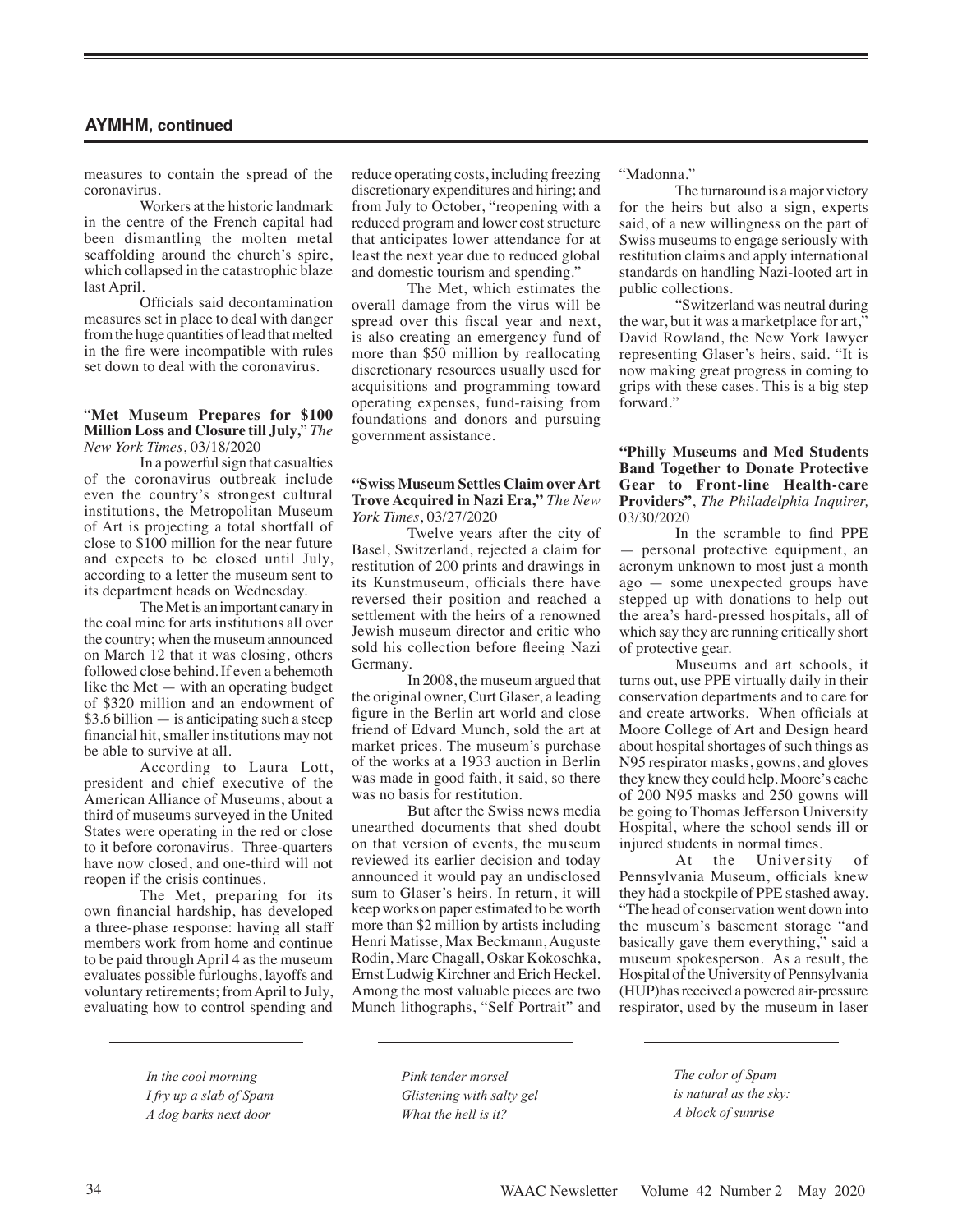cleaning, plus 50 boxes of nitrile gloves, goggles, safety glasses, four boxes of N95 mask respirators, and one box of 8210 respirators.

Charlotte Tisch, a first-year med student at Penn, studied Egyptian archaeology in college and was wellaware that art museums would most likely have supplies of PPE. She hit pay dirt at the Philadelphia Museum of Art, the Barnes Foundation, and the Pennsylvania Academy of the Fine Arts. These institutions contributed a significant supply of masks, respirators, gloves, shoe covers, and Tyvek suits to front-line health-care workers at HUP.

As of last week, the students had solicited and delivered more than 5,650 face masks, 1,700-plus N95 respirators, more than 380 face shields and safety glasses, more than 500 boxes of gloves, and 1,100 pairs of sterile surgical gloves.

#### **"Germany Offers Help in Restoring Notre Dame's Stained-glass Windows**," *The Art Newspaper*, 04/15/2020

A year after the devastating fire at Notre-Dame cathedral in Paris, Germany has put forward concrete proposals for its role in the reconstruction including funds from the government and donors and expertise in stained glass and cathedral restoration.

A fund-raising campaign launched in Germany a day after the fire has raised more than  $\epsilon$ 450,000 according to a statement issued by Armin Laschet, the prime minister of the state of North Rhine-Westphalia, and Culture Minister Monika Grütters. "The reconstruction of Notre-Dame offers an opportunity to become a European symbol of hope," Laschet said. "For me this reconstruction is also a symbol of German-French friendship.'

Germany's contribution is to be coordinated by Barbara Schock-Werner, formerly the official in charge of conservation at Cologne Cathedral, the statement said. "German cathedrals' glass workshops can offer real help," Grütters said.

The exact scope and nature

of Germany's contribution will be determined in the coming months on the basis of studies on the ground, the statement said, adding that three glass workshops at German cathedrals have the extensive expertise and experience necessary to undertake the restoration of the clerestory windows. Germany would cover the costs of restoring the upper windows, Grütters said.

#### "**'Absolutely Unconscionable': Macon Art Community Blindsided as Mercer University Paints Over Black History Mural,**" *The Cluster, 04/30/2020*

Three years ago, Mercer University commissioned Joerael Numina to paint a mural on the side of Indigo Salon & Spa on Coleman Avenue. The mural, titled "Cultivating New Tones on the Spectral Stage of History," featured prominent figures from Black history.

Tuesday morning, Mercer's administration unexpectedly replaced Numina's mural — not with new art, but with solid white paint. Numina was invited to paint the mural in 2017 by the College Hill Art Alliance, Art in the Park, and Mercer's women's and gender studies and art departments with funding from The Knight Foundation. None of these groups, Numina said, were told that the painting would be removed.

"All the departments' funding went toward this, and they were all contributing for this mural to happen as a permanent installation," Numina said. Natalie Bourdon, department chair of both anthropology and women's and gender studies, wrote that removing the mural is "absolutely unconscionable and the epitome of whitewashing."

Bourdon, along with associate professor of art Craig Coleman, approached Numina about the mural back in 2017. Sanaa Yusuf is a sophomore who took Bourdon's Applied Social Justice course as a freshman. "To say that the mural on campus that commemorates Black history was only temporary and was a pop up project in and of itself is disrespectful," they said. "They quite literally painted over Black history."

Mercer responded briefly to the backlash. "Mercer Village mural was commissioned and funded by the College Hill Corridor Commission several years ago as a 'pop-up' public art demonstration project," Mercer administrators said in a statement released to local news outlet 13WMAZ. "It was never intended to be permanent." In an email to The Cluster April 30, Director of Media Relations Kyle Sears said that statement "is all that will be provided at this time."

## **"Spongy Hydrogels Clean Textured Paintings**", *Physics Today*, 05/01/2020

Even under the best of conditions, a painting on display for decades accumulates dirt and dust that mar its appearance and dull its colors. Although cleaning everyday grime from ordinary objects isn't technically challenging, priceless works of art require a gentler, more sophisticated touch to avoid any risk of damage.

Now Piero Baglioni and colleagues at the University of Florence in Italy have developed a polymer hydrogel—a network of polymer chains bound together into a porous, waterbearing solid—that safely removes dirt from the roughest of painted surfaces.

A sheet of gel, imbued with water, surfactant solution, or other solvent, is gently placed onto the surface to be cleaned and left there for a minute or two. During that time, tiny amounts of fluid seep out of the gel and loosen the dirt particles. The gel is then peeled away, and with it, one hopes, comes the dirt.

But gels aren't all created equal; their diverse chemical, mechanical, and structural properties affect their cleaning performance. Baglioni and colleagues' idea is to use the tools of soft-condensedmatter physics to design new materials tailored to the needs of art conservation.

In search of a mechanically compliant gel, the Florence researchers turned to polyvinyl alcohol (PVA), a material long known in the biomedical field for being soft yet sturdy, resilient,

*Oh tin of pink meat I ponder what you may be: Snout or ear or feet?*

*Slicing your sweet self Salivating in suspense Sizzle, sizzle..Spam*